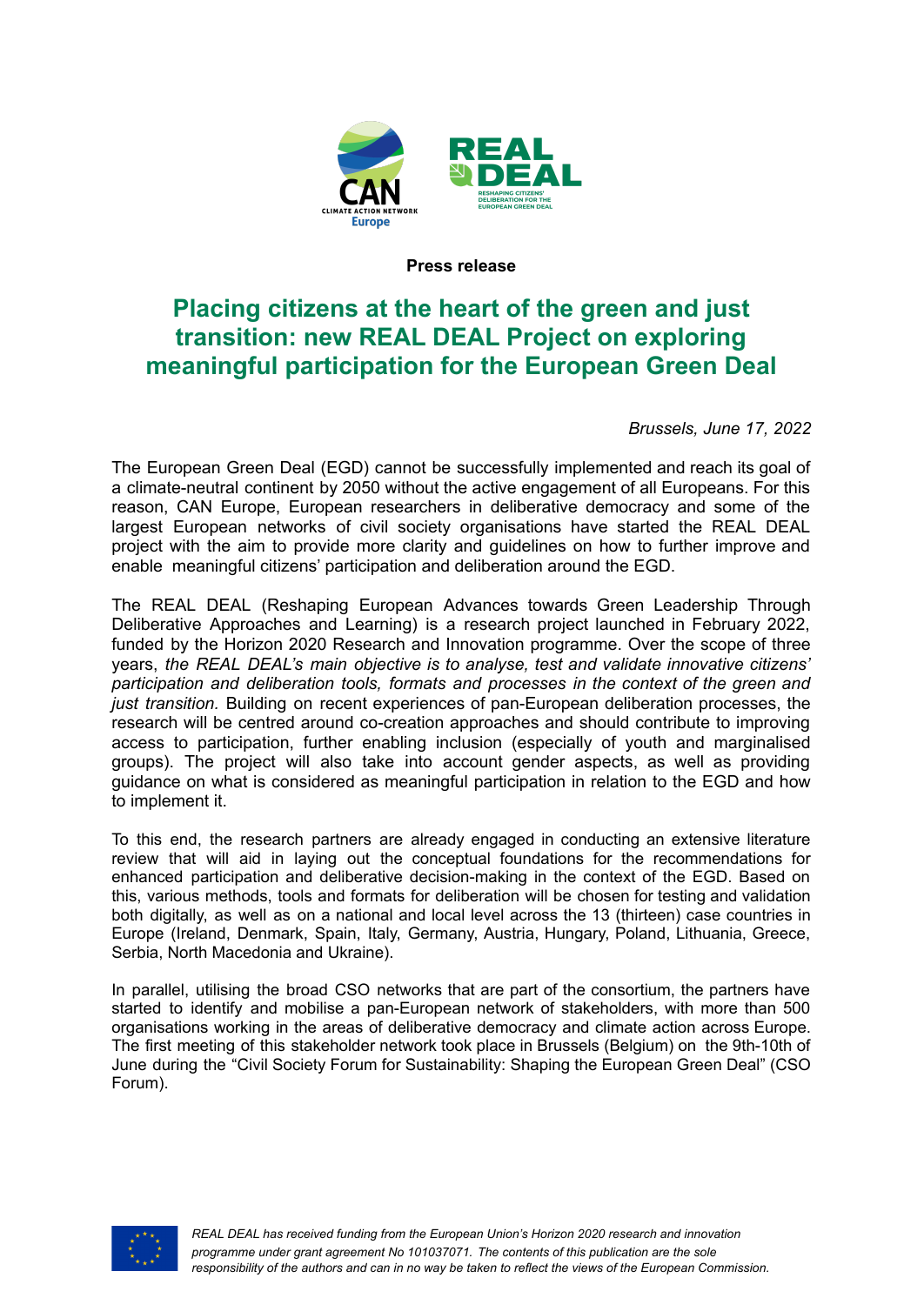



*Image: representatives of REAL DEAL partners at the kick-off meeting on 4th May 2022 in Brussels.*

This was the initial meeting of the CSO Forum, which will gather again in September and November to exchange views on the EGD. During the first meeting of the CSO Forum, the focus was on identifying the shortcomings and disconnections of the EGD from other relevant processes and deliberate on how to address these issues and strengthen the EGD. More information on the first CSO Forum can be found [here](https://www.realdeal.eu/202206_cso_kickoff).

### **How to become a part of the REAL DEAL community?**

The REAL DEAL is set to engage with citizens and other stakeholders by building a community of Europeans who promote participation and deliberation in the green and just transition. The digital hub where citizens can sign up to join the community, get involved and take action is: [www.realdeal.eu.](http://www.realdeal.eu)

#### **More about the partners:**

To meet the ambitious objectives for its research and citizen outreach activities, REAL DEAL brings together 16 (sixteen) partners, including researchers of deliberative democracy and Europe's largest civil society organisations (CSOs).

The full list of partners is:

- Institute for Advanced Sustainability Studies (IASS)
- European Environmental Bureau (EEB)
- Alleanza Italiana per lo Sviluppo Sostenible (ASviS)
- Association des Agences de Démocratie Locale (ALDA)
- Central European University (CEU)
- Climate Action Network Europe (CAN Europe)
- Dialogik
- European Movement International (EMI)
- Global Climate Forum (GCF)
- Nyt Europa
- **SOLIDAR**